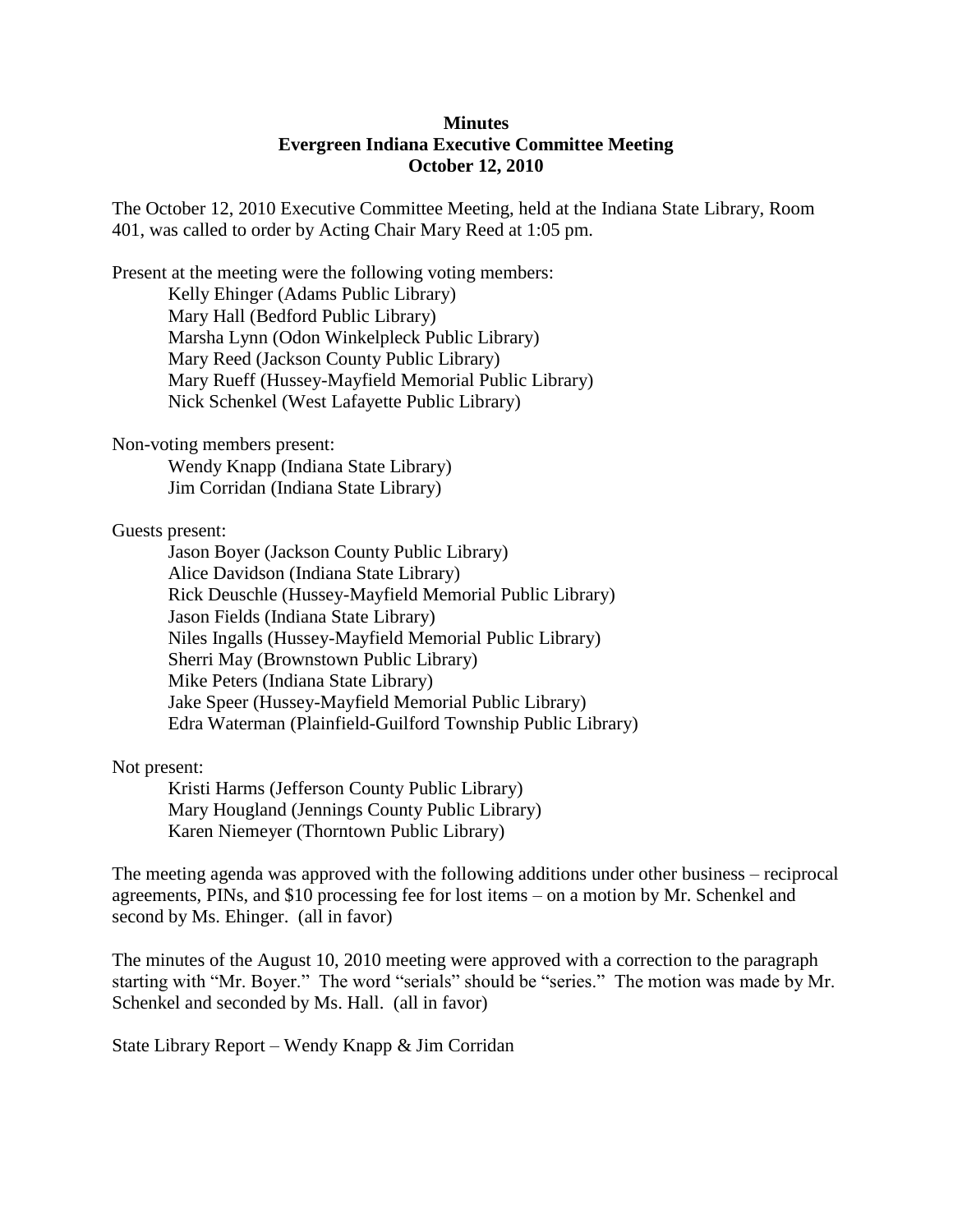- Ms. Knapp introduced two people new to the State Library Jason Fields, the director of the Library Development Office; and Alice Davidson who will be starting on October 19 as the new Evergreen Indiana coordinator.
- As of today, 76 libraries are live  $-73$  public libraries, ISL, and two schools.
- Population served: 705,359.
- The catalog holds 3.3 million bibliographic records and 5.2 million items.
- By the end of the year, 85 libraries will be live and serving a population of 795,322.
- Migrations through the end of the year:
	- o 10/21: Benton County PL, Clinton PL, South Whitley PL, Warren PL, Worthington PL
	- o 10/20: non-automated library, Union City PL, will begin cataloging
	- o November.: Van Buren PL, Winchester Community PL
	- o December: Morgan County PL
- Overdrive: A compilation of answers to questions asked during the September webinar was distributed. The Executive Committee agreed that reciprocal borrowers should have access to only the items selected to their library. It was the opinion of Mr. Deuschle that the authentication may be able to check patron type, but this has not yet been determined. Mr. Peters, Mr. Deuschle, and Mr. Ingalls will investigate this with Overdrive.
- Library Cards / Overdrive Authentication: At present, authentication is done by the barcode indicator. This prompted discussion on the use of different barcode indicators for reciprocal borrowers. Also discussed was whether all Evergreen libraries should use blue cards for reciprocal borrowers. This and the practice of not issuing a new Evergreen card to patrons who have moved into an Evergreen district from another Evergreen district was addressed, but no decisions were made.
- Fines & Fees: Mr. Corridan announced that we are waiting on code from Michigan to set in place the fines and fees reconciliation. The state has a QPA with credit card vendors. All funds deposited on a daily basis will be transferred to the state library. Quarterly reports that will include credit card use and cash receipts at each library will be sent to each Evergreen library. Libraries will need to pass a resolution to allow the Indiana State Library to collect fines on our behalf.
- Boone County Pilot Project: three townships are participating in this test project through June. Only three patrons have made use of the agreement. Because of the difficulty in allowing a "reciprocal" patron at one EI library to also be reciprocal at another without creating a new patron record, the Hussey-Mayfield Memorial Public Library is registering these patrons as non-residents. Each record also has a patron statistical category designating them as reciprocal and part of this project. The libraries involved are obligated to report findings to the State Library at the end of this project which is attempting to address unserved in Boone County.
- International Evergreen Conference will be held in Indianapolis in 2012.
- Pennsylvania: Mr. Corridan reported that the state of Pennsylvania is using Indiana libraries as a model and implementing its own Evergreen catalog consortium. Representatives have visited Brownstown PL, Plainfield, Zionsville, and Jackson County.

## Committee Reports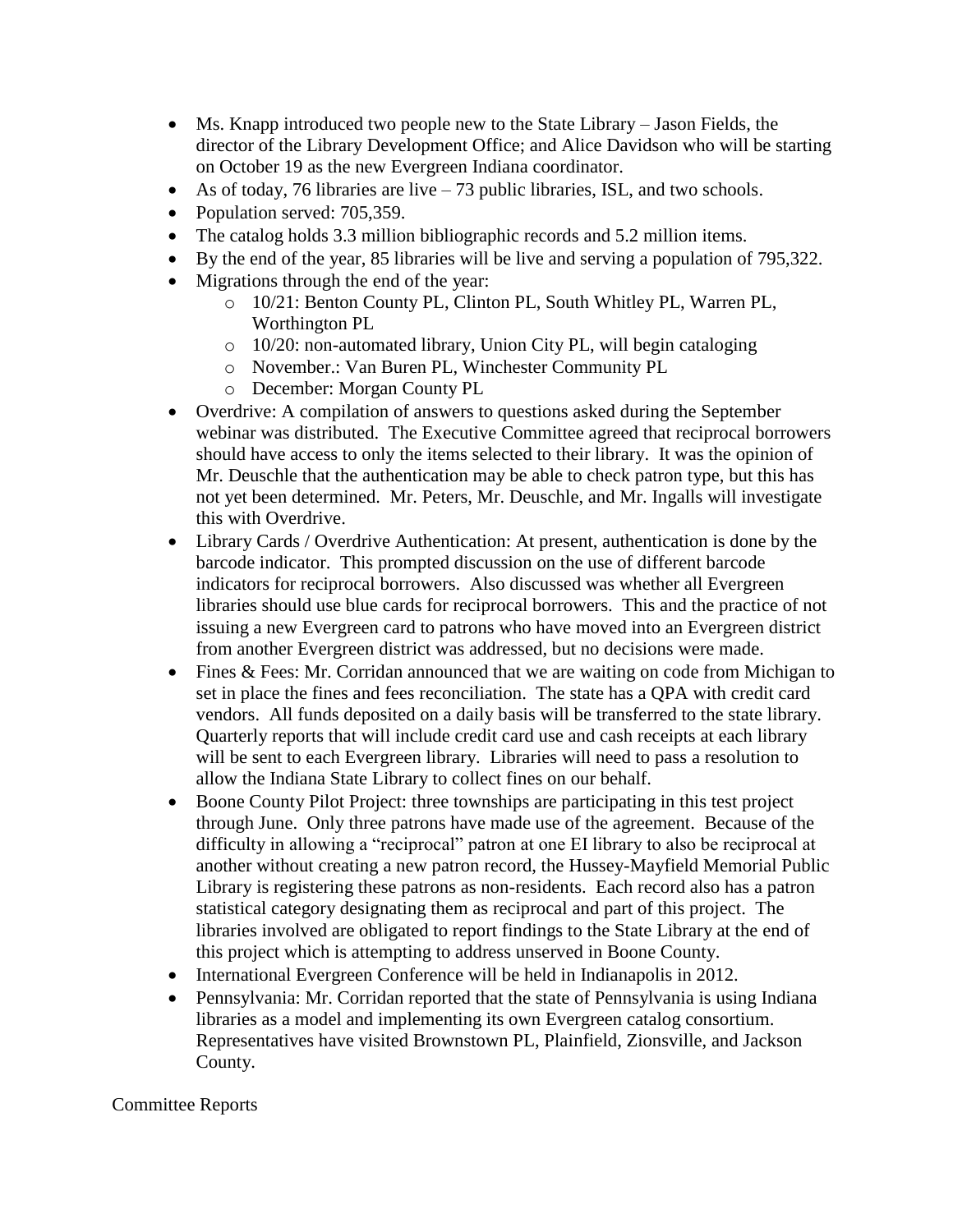Cataloging Committee: The Cataloging Committee has three classes set for October and November. Roundtables are also scheduled on October 27. At the last committee meeting, members discussed adding bibliographic records for eBooks and are currently working on procedures to add to the manual.

Circulation Committee: The Circulation Committee brought three items to the attention of the Executive Committee:

- Some libraries are forcing renewals for staff members on items belonging to other Evergreen libraries.
- Staff members are keeping materials beyond due dates.
- A few libraries are concerned with the variation of due dates. Ms. Knapp will provide a list of libraries not using the three week period for books at the next Executive Committee meeting.
- The Executive Committee took no action on any of these items.

IT/Technology Committee – Mr. Peters: New equipment has been installed, but we are now waiting on Equinox acceptance testing to finalize. Mr. Peters is working on servers and Mr. Ingalls is working on SIP. The new servers should eliminate the intermittent down time we have been experiencing lately. Version 2.0 is being used by King County, Washington. We will be migrating to 2.0 in the first quarter 2011.

## Approval of New Members

On a motion by Mr. Schenkel and second by Ms. Rueff, the Kewanna Union Township Public Library was approved as a new member. (all in favor)

On a motion by Ms. Ehinger and second by Ms. Rueff, the Cannelton Public Library was provisionally approved as a new member pending the outcome of merger discussions with another library.

Other Business

- Reciprocal agreements: Ms. Knapp distributed a list of Evergreen libraries and their reciprocal agreements. These agreements are becoming more cumbersome because of the way in which reciprocals are treated. Discussion on whether Evergreen libraries should enter into other reciprocal agreements ensued. No decision was made, but the Executive Committee will need to address this issue soon.
- PINs: the resetting by patron initiation has been removed because of staff confusion since the code was on HMMPL's website. This option is written into version 2.0 code and will be available again soon.
- The \$10 processing fee: That some libraries waive this fee is causing issue with other libraries. Libraries which waive the fee are obligated to tell their patrons that they are making the exception to the rule. Occasionally, the libraries which operate according to the rules are fielding calls from irate patrons about the fee. Libraries are reminded to deal with their own patrons and their patrons' misunderstandings.
- Canceling Hold Transits: Mr. Boyer asked for clarification on whether one could cancel a hold transit from the item status screen.

On a motion by Ms. Lynn and second by Ms. Rueff, the meeting was adjourned at 3:10.